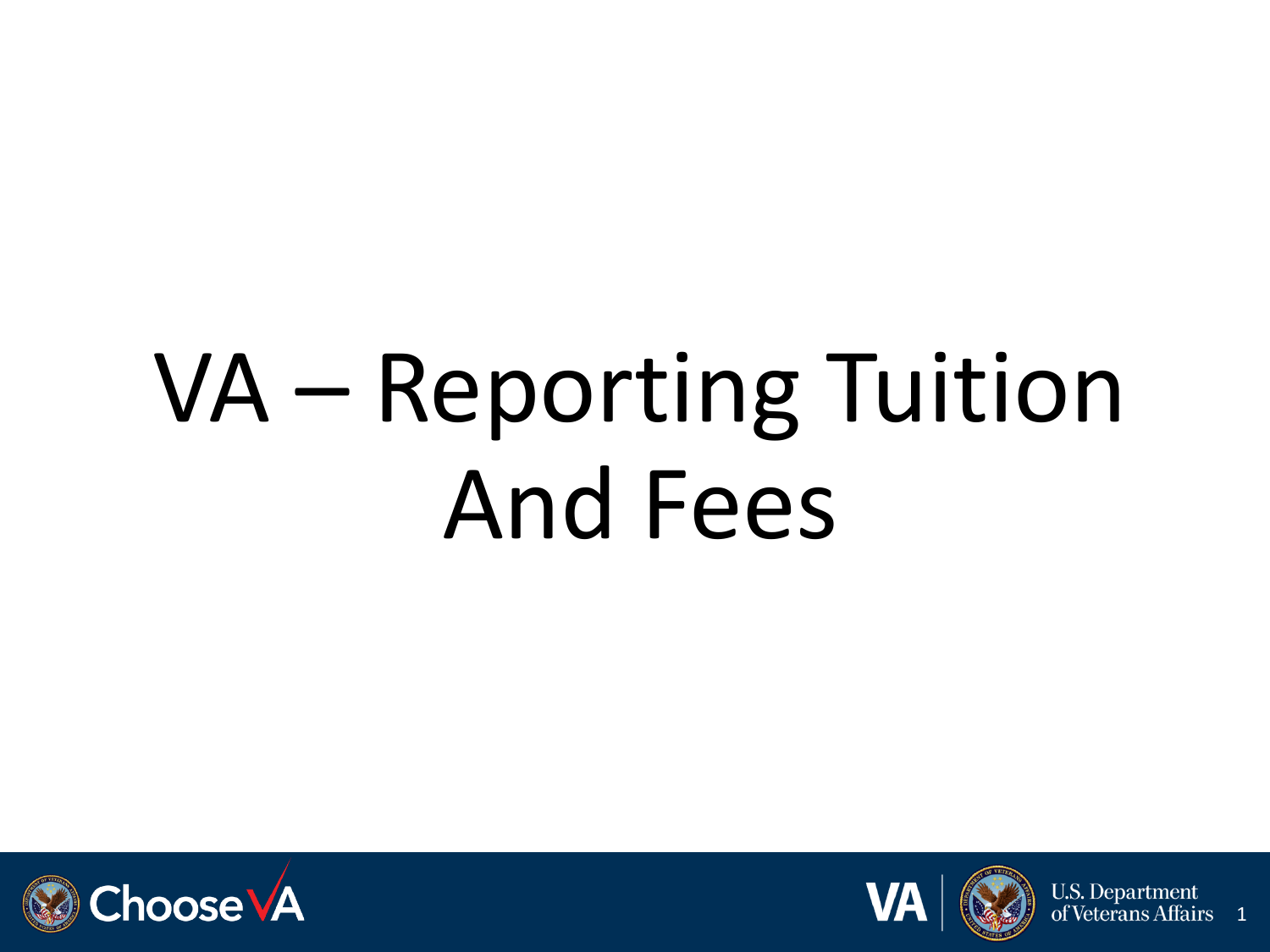#### **Tuition and Fees**

The tuition and fees payment is paid directly to the school on behalf of the student when the school's enrollment certification is processed. The tuition and fees payment is prorated by the student's benefit level. The only benefits that pay a tuition and fees are:

- A. Chapter 33 The Post 9/11 GIBILL This benefit pays a percentage based on qualifying service time. You will know the percentage when the veteran gives you their Certificate of Eligibility. You can only certify tuition and MANDITORY FEES associated with the reported degree being pursued and only for courses listed within the degree plan.
- B. Chapter 31 VOCREHAB A veteran must apply and qualify for this benefit and must be approved within their EMPLOYMENT plan for college. You will than receive a VA Form 28-1905 and may only certify courses and costs associated with the approved program of study listed on the 28-1905 and only for courses listed within the degree plan.





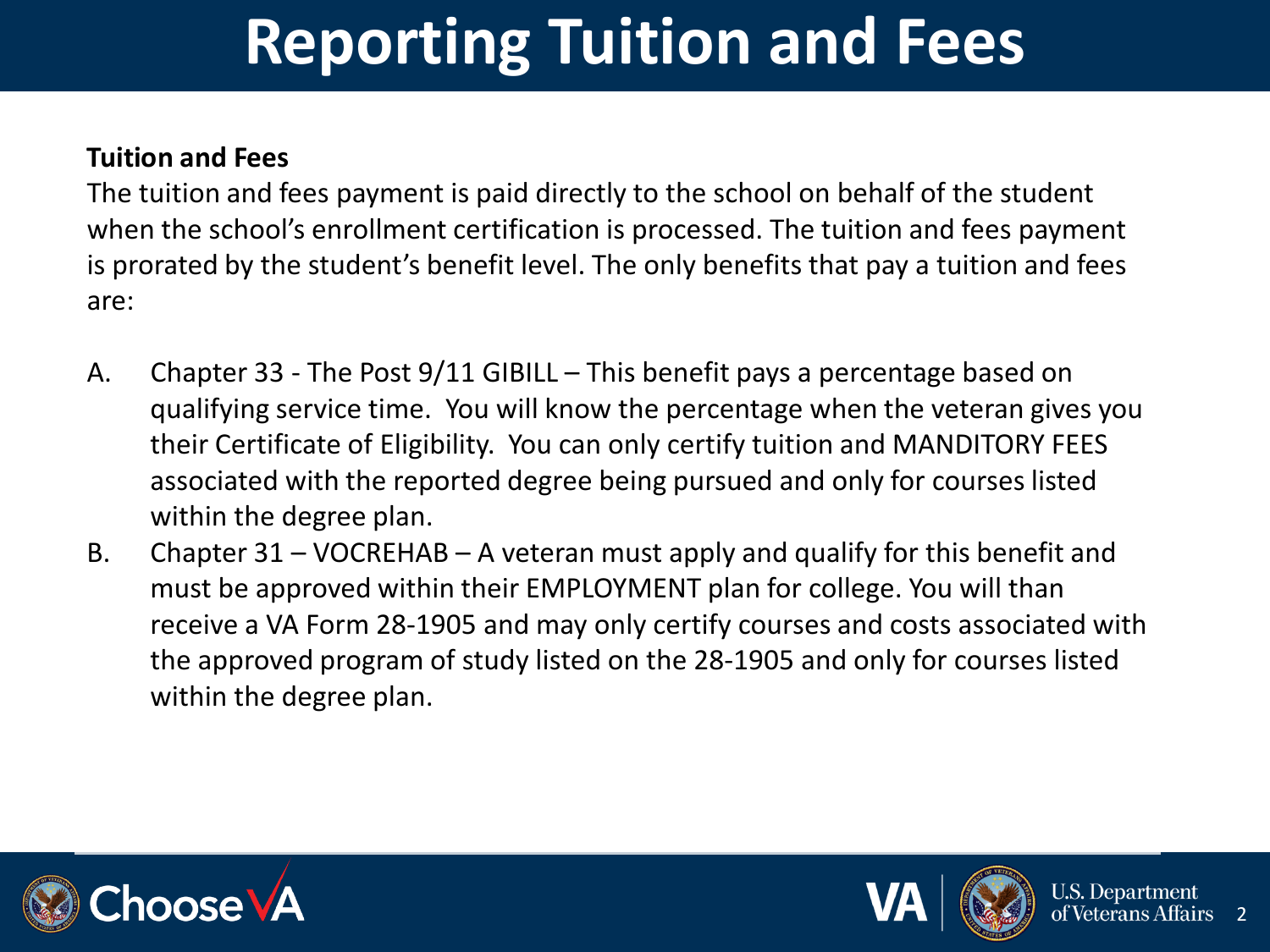#### CH 33

Reporting:

• U.S. Public Schools: The actual net cost for in-state tuition and fees after the application of any waiver, scholarship, aid, or assistance [other than loans and funds provided under section 401(b) of the Higher Education Act of 1965], provided directly to the institution and specifically designated for the sole purpose of defraying tuition and fees.

• Private and Foreign Schools: The lesser of the actual net cost for tuition and fees after the application of any waiver, scholarship, aid, or assistance [other than loans and funds provided under section 401(b) of the Higher Education Act of 1965], provided directly to the institution and specifically designated for the sole purpose of defraying tuition and fees, or up to the academic year cap which is currently \$24,476.79.





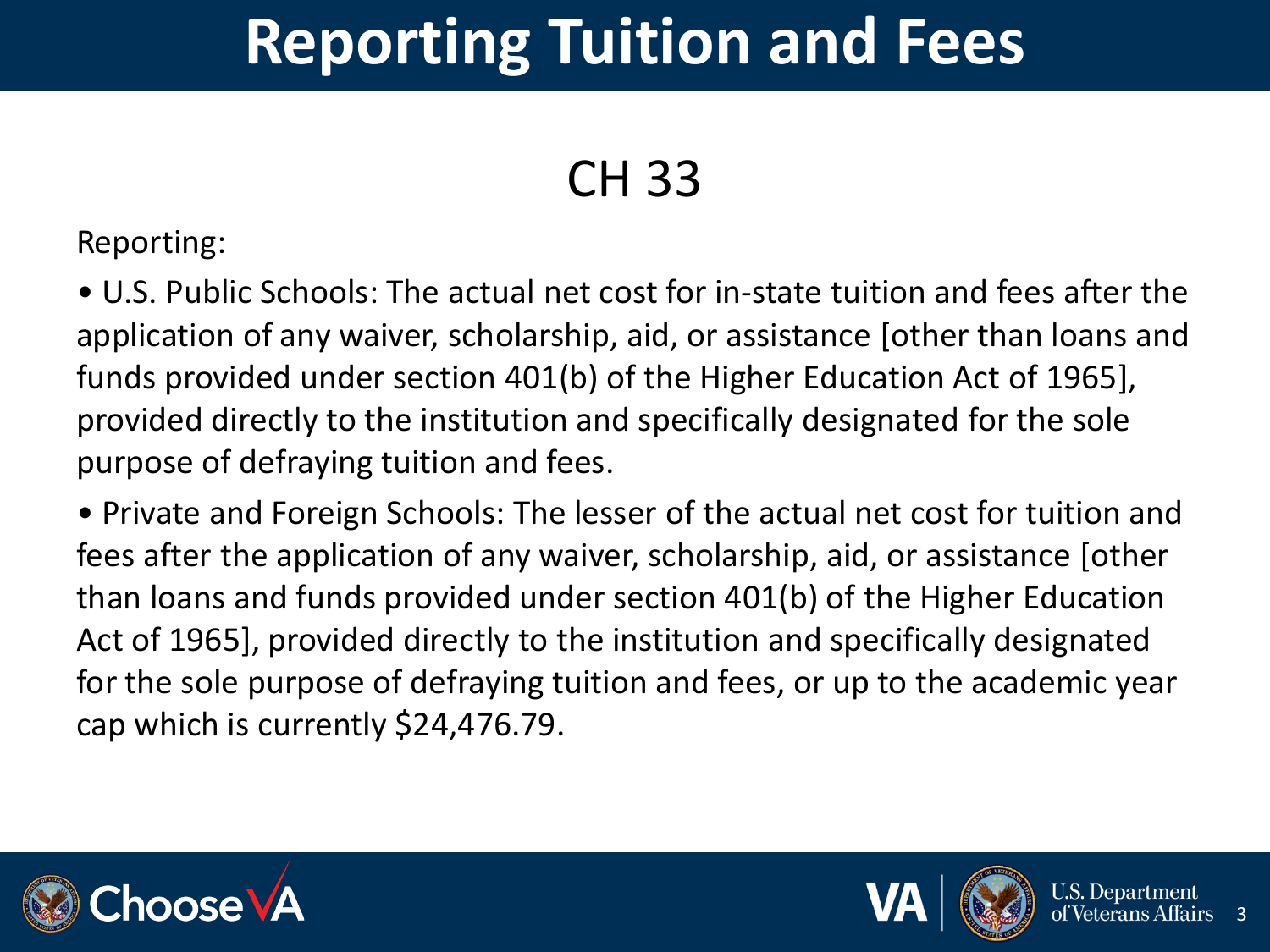#### CH 33 Continued

**What is a Mandatory Fee?** A mandatory fee is a fee that is necessary for the student to complete the degree.

**NOTE:** Fees are mandatory charges (other than tuition, room, and board) applied by the school for pursuit of an approved program of education. Fees include, but are not limited to, health premiums, freshman fees, graduation fees, and lab fees. Fees do not include study abroad course(s) unless the course(s) is a mandatory requirement for completion of the approved program of education. Fees are defined in the school's catalog or supplement and listed on the school's billing statement or invoice.

**NOTE:** Mandatory fees may include kit charges, supplies or equipment. These charges should follow the rules that oversee mandatory fees. If you are not sure if a specific fee meets the needed criteria to be considered mandatory, you should contact your **Education Liaison Representative** for guidance prior to certifying the fee. Books may be considered a mandatory fee if they meet all other rules governing mandatory fees. The fee must be the same and be mandatory for all students, even if it could be obtained from other sources.





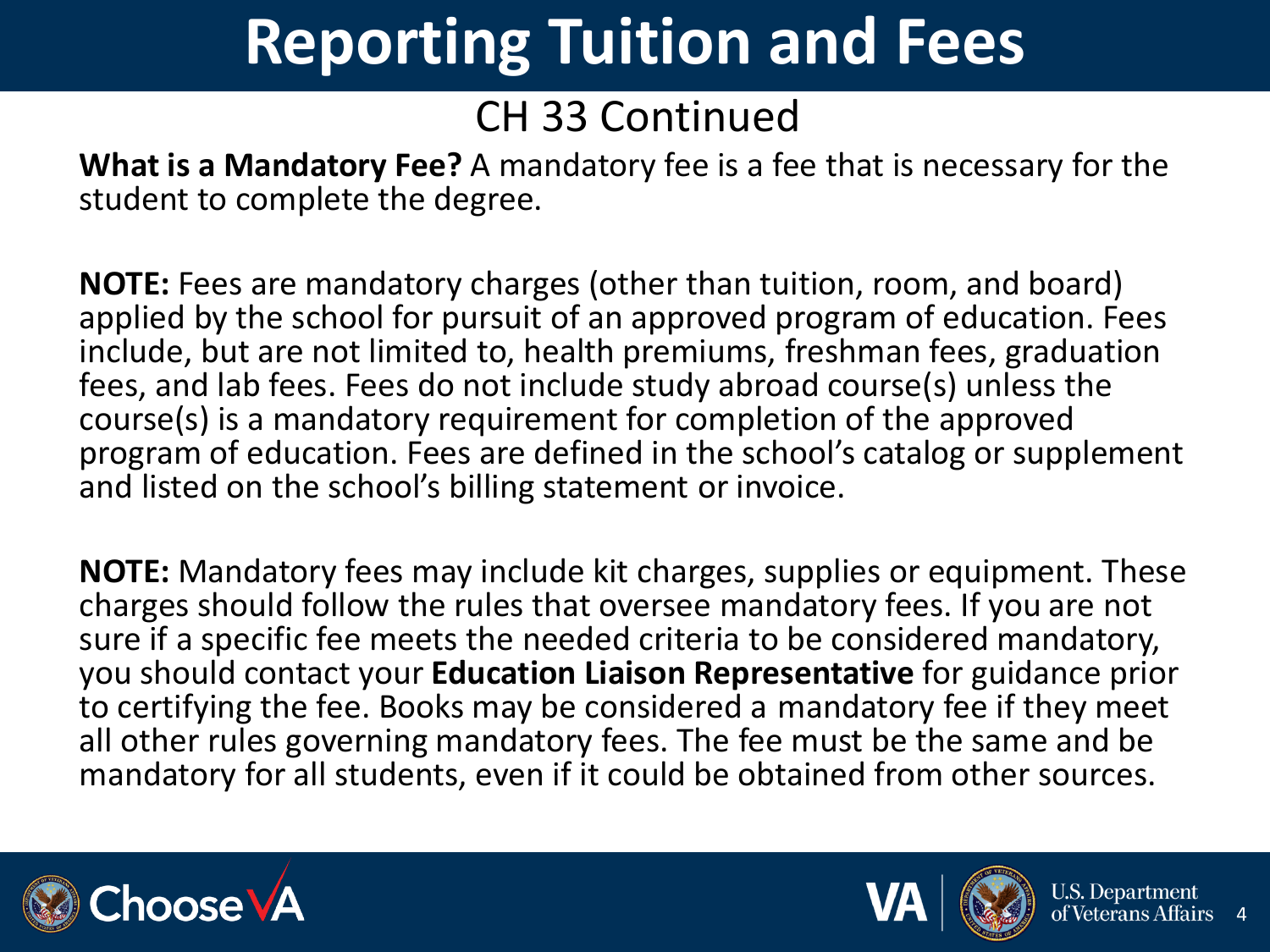#### CH 33 – Yellow Ribbon Reporting

The Yellow Ribbon Program allows schools to enter into an agreement with VA to fund the tuition and fees cost that exceeds the basic tuition and fees amount payable by VA.

If a school participates in the Yellow Ribbon Program, VA will match each dollar the school contributes up to 50% of the difference between the basic tuition and fees amount payable by VA and the tuition and fee amount charged to the student.





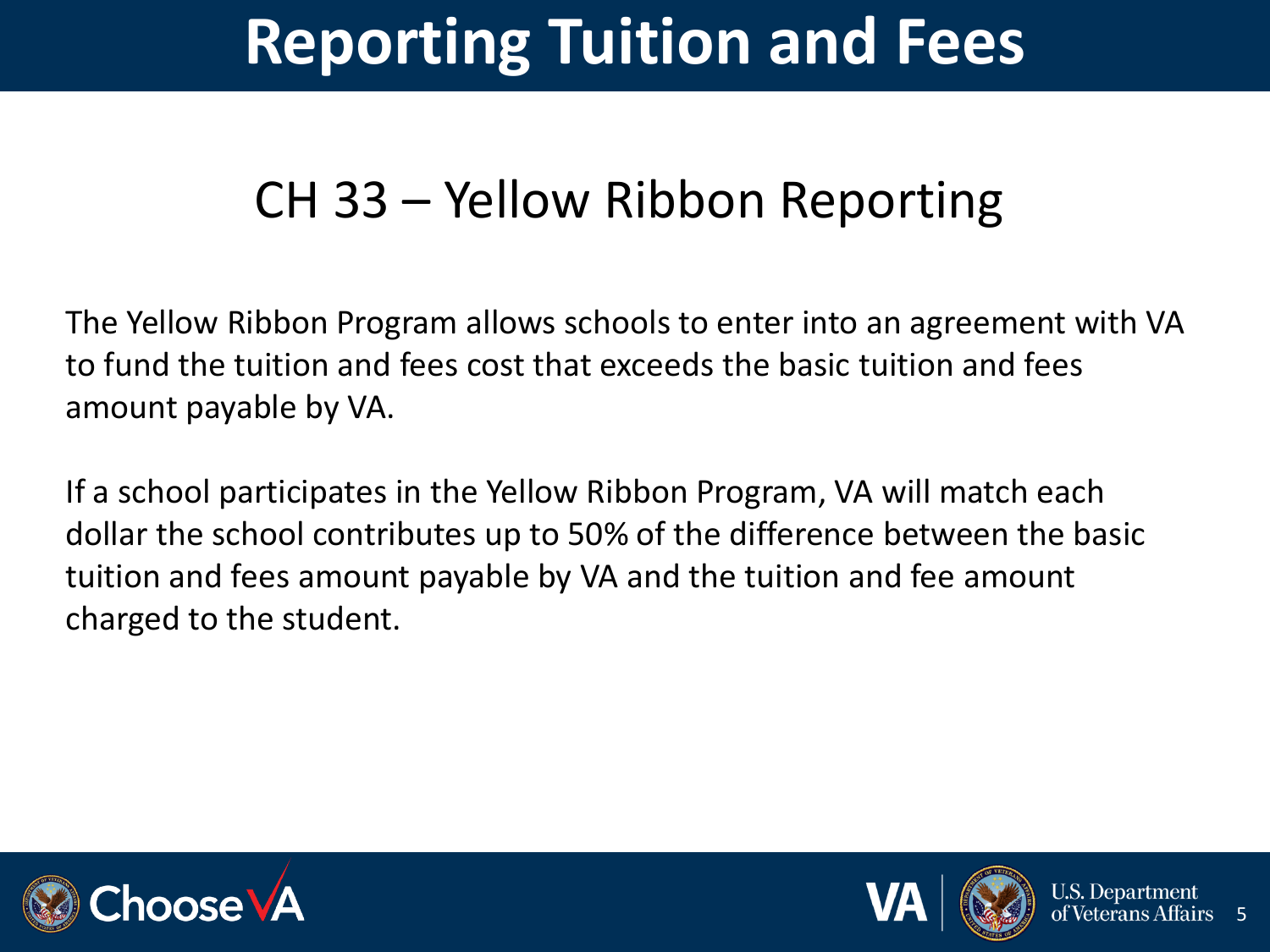#### Types of Aid that DOES NOT affect the tuition amount billed to the VA

(All loans and funds listed under section 401(b) of the Higher Education Act of 1965)

- 1. Federal Financial Aid Pell Grants and Federal Student Loans
- 2. Private Student Loans Sallie Mae, SoFi, Wells Fargo
- 3. Non-Tuition Specific Grants and Scholarships





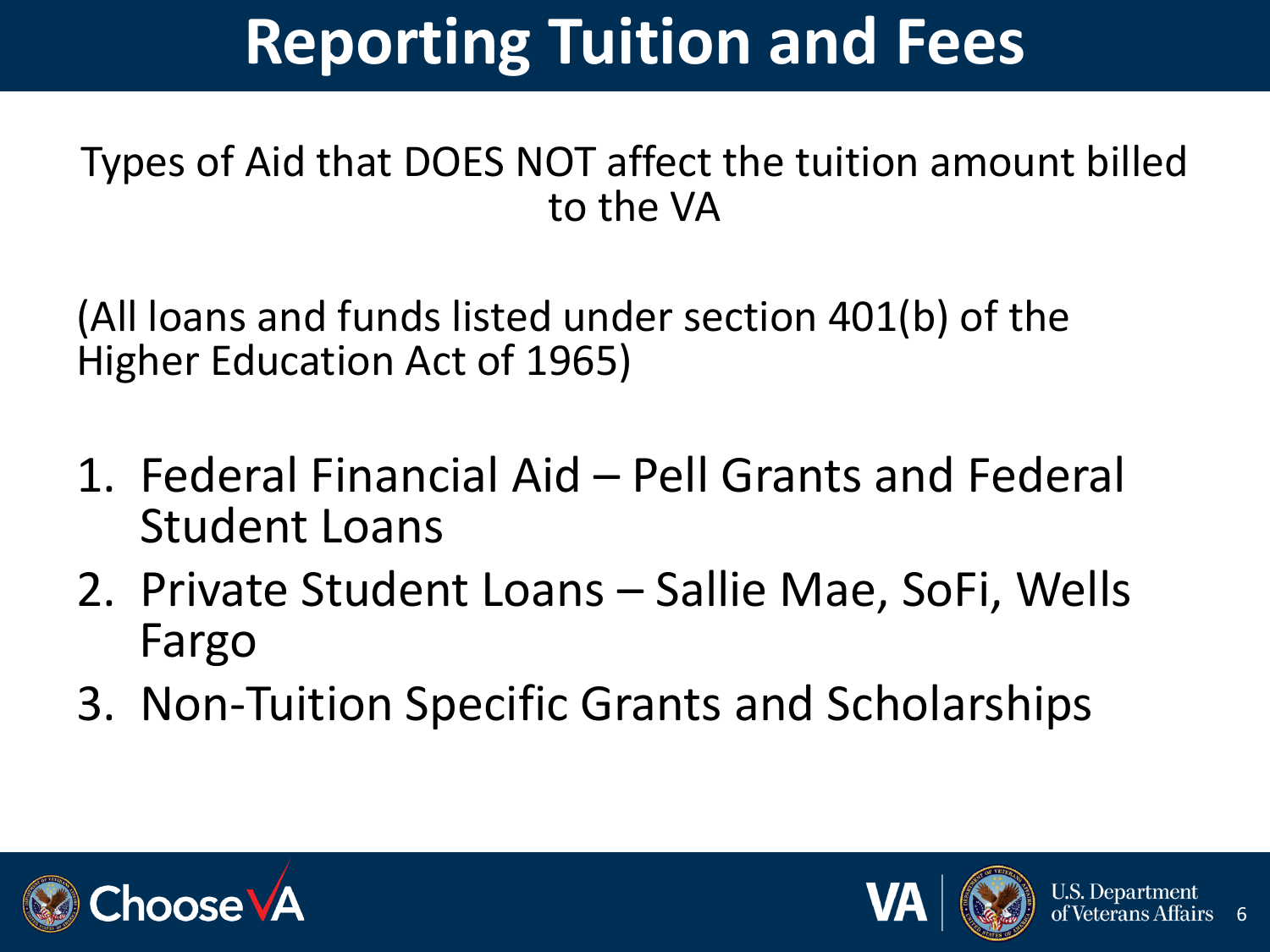#### Types of Aid that DOES affect the tuition amount billed to the VA

- 1. Tuition Specific Scholarships and Grants that are not listed under 401(b) of the Higher Education Act of 1965
- 2. Tuition Waiver provided by the institution
- 3. Tuition specific awards from private or public entities such as the American Legion or Microsoft





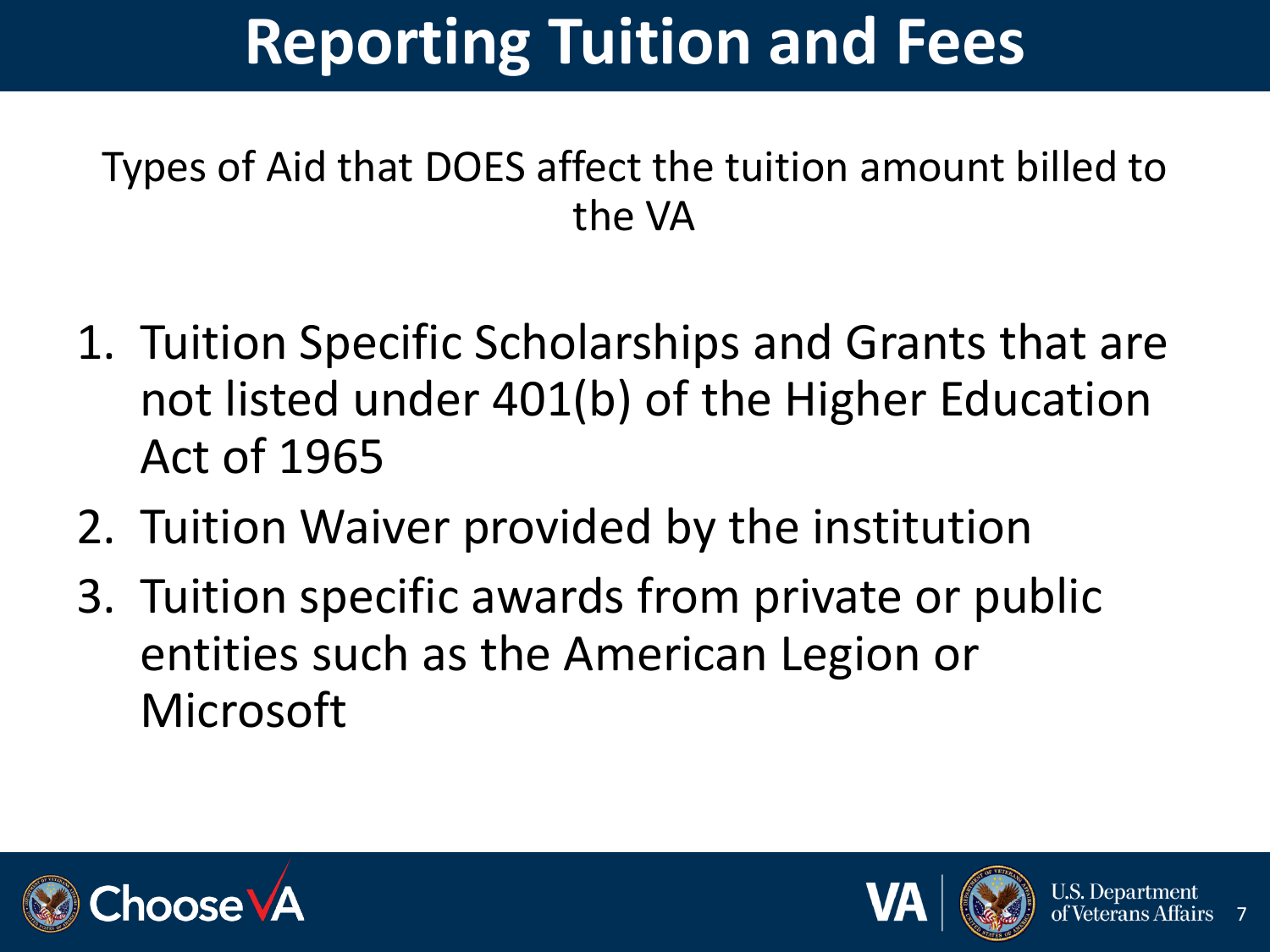Basic Formula for Calculating Billable Tuition and Fees

| Example: Student gross in-state charges | \$4,000  |
|-----------------------------------------|----------|
| <b>Veteran Discount</b>                 | $-400$   |
| <b>Tuition Specific Scholarship</b>     | $-2,000$ |
| Title IV (ex. Pell Grant) *             | 2,500    |
| General Scholarship*                    | 1,000    |
| <b>Net In-State Charges</b>             | \$1,600  |

**Aid or assistance that is designated for the sole purpose of reducing a student's Tuition and Fee cost should be deducted from the net in-state charges reported to VA.**





8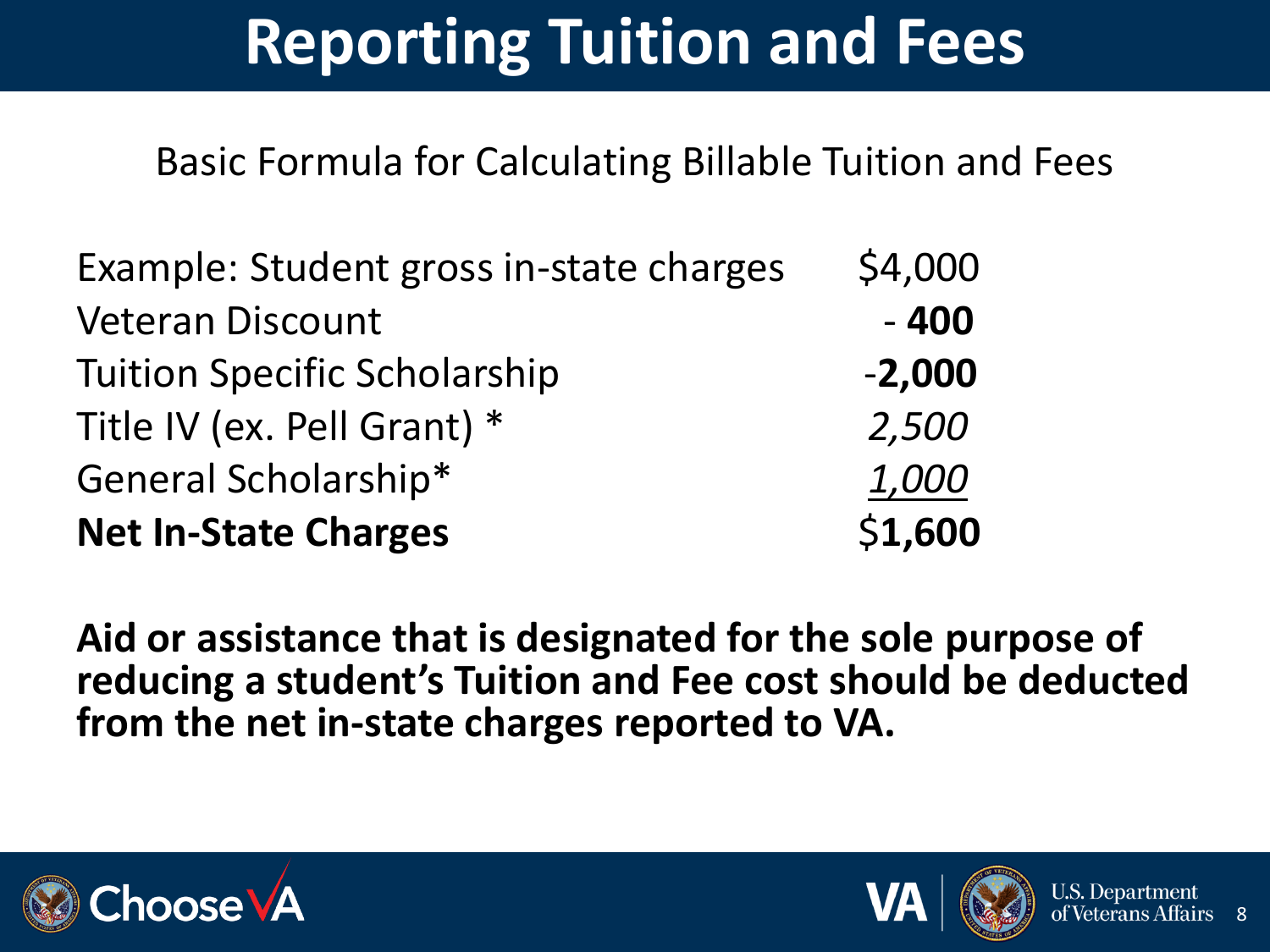#### Discussion on this Area before we move to VAONCE





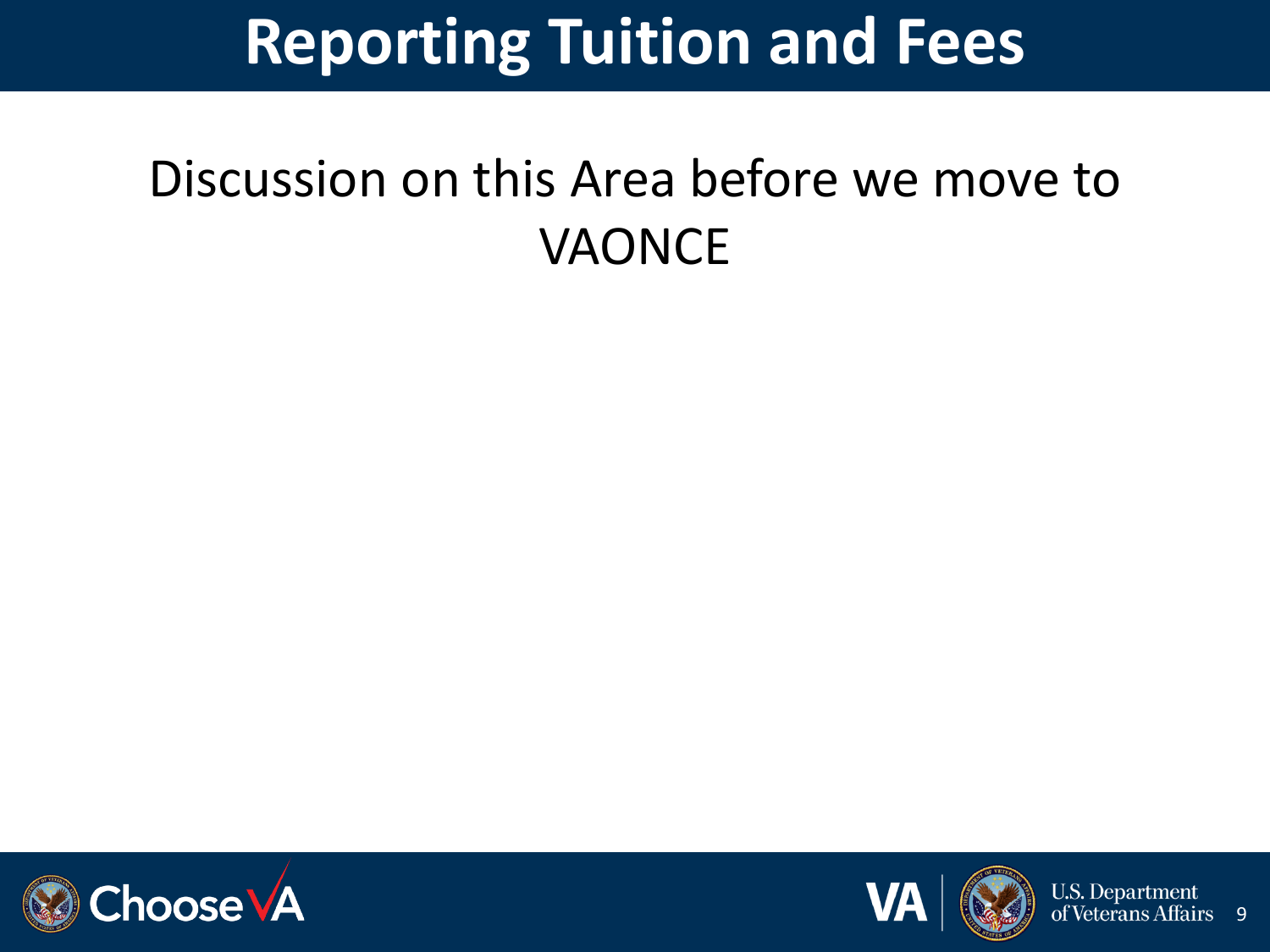#### Reporting Tuition and Fees in VAONCE for a College

| <b>Edit Enrollment</b><br><b>Cancel</b><br>Save                                                  |                                   |  |  |  |  |  |  |  |
|--------------------------------------------------------------------------------------------------|-----------------------------------|--|--|--|--|--|--|--|
| Facility: 21212121<br>Trng Type: IHL_UNDERGRAD<br>Prgrm: BS-ZOOLOGO                              | $\vert$ 2<br><b>Prior Credit:</b> |  |  |  |  |  |  |  |
| Begin Date*<br>$T & F^*$<br><b>Term Name</b><br>End Date*<br>Dist*<br><b>R/D</b><br>Clock<br>Res |                                   |  |  |  |  |  |  |  |
| <b>Accelerated Pay</b><br>Advance<br>(high-tech courses only)<br>$\mathsf{Pay}$                  |                                   |  |  |  |  |  |  |  |
| <b>LDA/EFF Date</b>                                                                              |                                   |  |  |  |  |  |  |  |
| Remarks                                                                                          | <b>Modify Remarks List</b>        |  |  |  |  |  |  |  |
|                                                                                                  |                                   |  |  |  |  |  |  |  |
|                                                                                                  |                                   |  |  |  |  |  |  |  |
|                                                                                                  |                                   |  |  |  |  |  |  |  |

You will fill in the term name, beginning date, ending date, the number of RES and DIST hours registered for and the total amount of tuition and fees billed for the term.





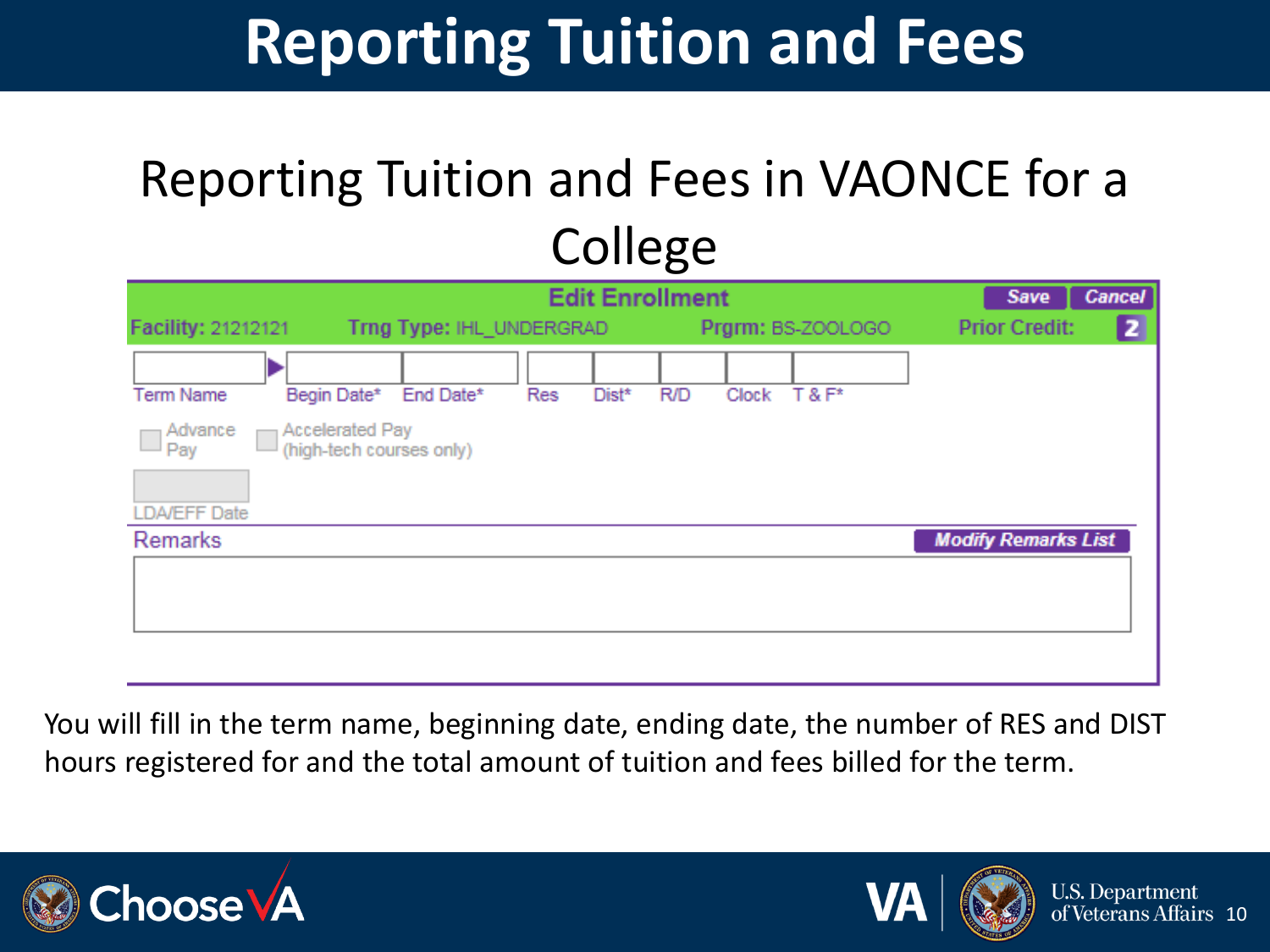You should input the information as it appears below for the registration and billing for the veteran you are certifying. Once you verify that the information is correct then submit the certification.

|                                                                                           | Save<br><b>Cancel</b>                               |                                 |                            |
|-------------------------------------------------------------------------------------------|-----------------------------------------------------|---------------------------------|----------------------------|
| Facility: 21212121<br>Trng Type: IHL_UNDERGRAD                                            |                                                     | Prgrm: BS-ZOOLOGO               | 2<br><b>Prior Credit:</b>  |
| 08/23/2019 12/07/2019<br><b>FALL 2019</b><br>Begin Date*<br>End Date*<br><b>Term Name</b> | 12 <sub>1</sub><br>31<br><b>R/D</b><br>Dist*<br>Res | 21,000.00<br>$T & F^*$<br>Clock |                            |
| Accelerated Pay<br>Advance<br>$\bigcap_{\text{Pay}}$<br>(high-tech courses only)          |                                                     |                                 |                            |
| <b>LDA/EFF Date</b>                                                                       |                                                     |                                 |                            |
| Remarks                                                                                   |                                                     |                                 | <b>Modify Remarks List</b> |
|                                                                                           |                                                     |                                 |                            |
|                                                                                           |                                                     |                                 |                            |





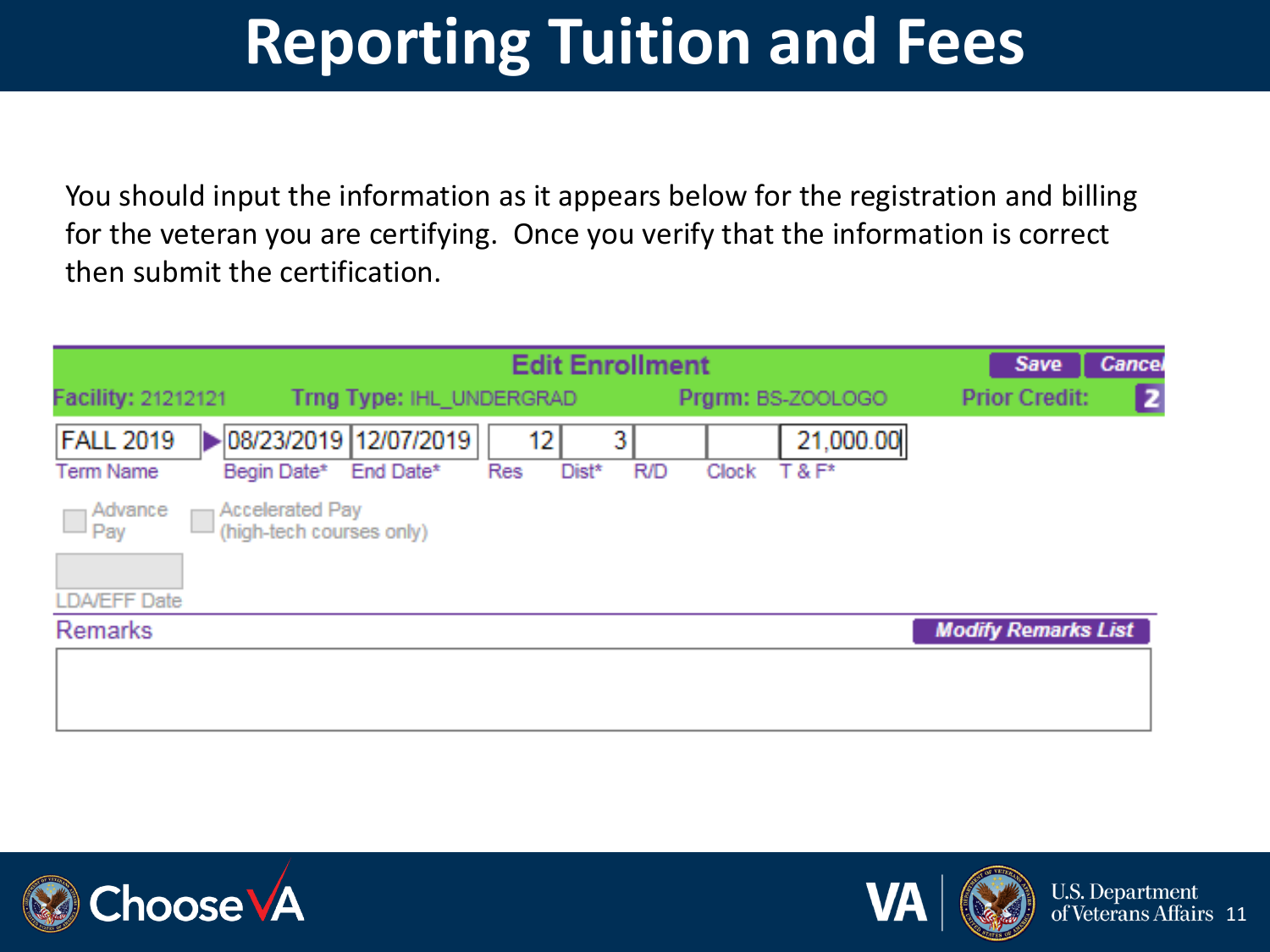#### Certifying Yellow Ribbon

| <b>Facility: 21212121</b> |                                                    | <b>Edit Enrollment</b><br>Trng Type: IHL_UNDERGRAD<br>Prgrm: BS-ZOOLOGO |     |       |     |       | Save<br><b>Prior Credit:</b> | <b>Cancel</b><br>$\vert$ 2 $\vert$ |  |
|---------------------------|----------------------------------------------------|-------------------------------------------------------------------------|-----|-------|-----|-------|------------------------------|------------------------------------|--|
| <b>Term Name</b>          | Begin Date*                                        | End Date*                                                               | Res | Dist* | R/D | Clock | $T & F^*$                    |                                    |  |
| Advance<br>Pay            | <b>Accelerated Pay</b><br>(high-tech courses only) |                                                                         |     |       |     |       |                              |                                    |  |
| LDA/EFF DateYellow Rbn*   |                                                    | Out St Chg                                                              |     |       |     |       |                              |                                    |  |
| <b>Remarks</b>            |                                                    |                                                                         |     |       |     |       |                              | <b>Modify Remarks List</b>         |  |
|                           |                                                    |                                                                         |     |       |     |       |                              |                                    |  |

For yellow ribbon reporting, fill in the term name, beginning date, ending date, RES and DIST hours, and the accurate amount of tuition and fees





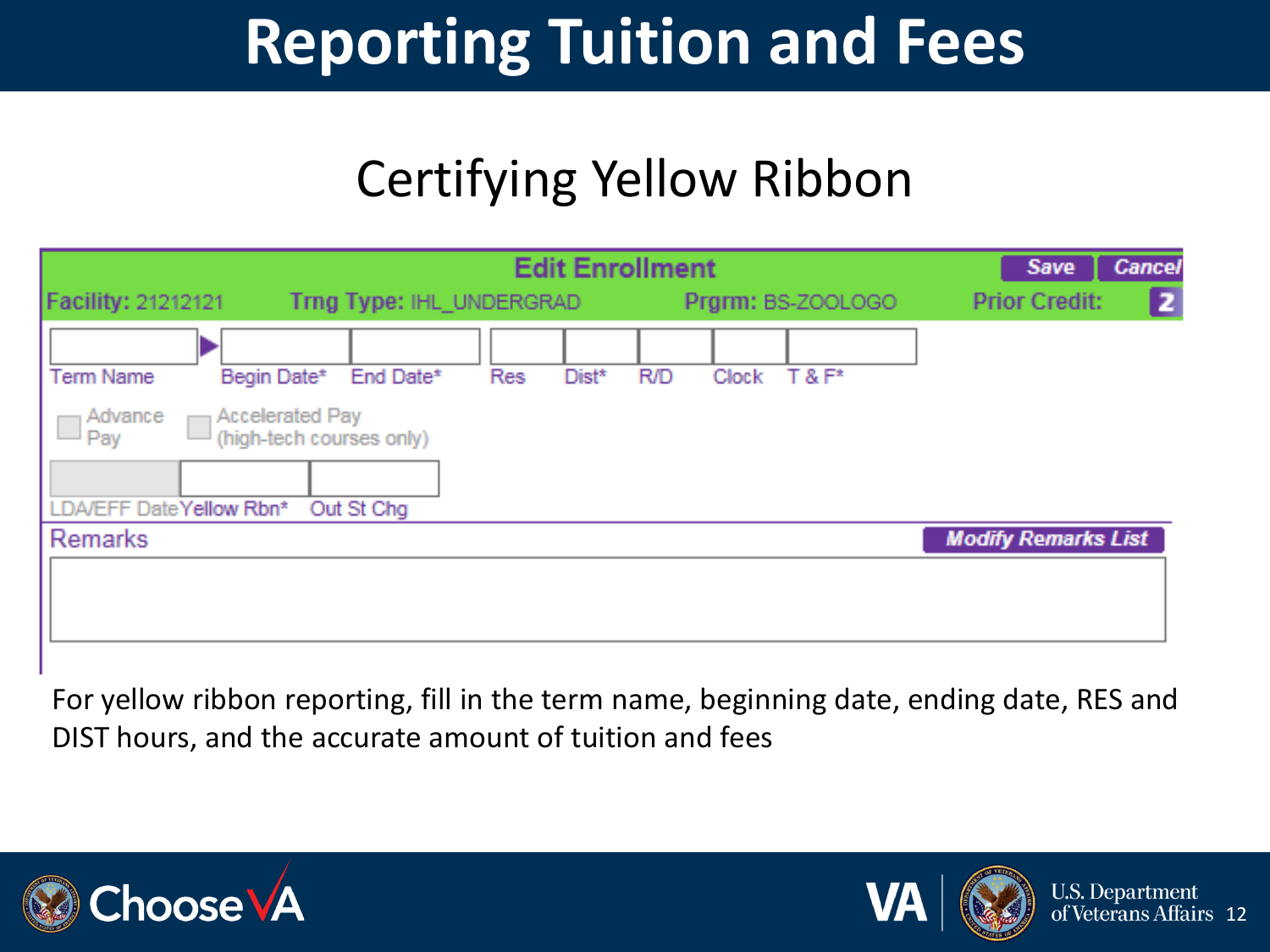#### Yellow Ribbon Reporting Continued

| <b>Facility: 21212121</b><br>Trng Type: IHL UNDERGRAD                                              | <b>Edit Enrollment</b>                | Prgrm: BS-ZOOLOGO              | <b>Cancel</b><br>Save<br>$\mathbf{z}$<br><b>Prior Credit:</b> |
|----------------------------------------------------------------------------------------------------|---------------------------------------|--------------------------------|---------------------------------------------------------------|
| $\triangleright$ 01/13/2020 05/09/2020<br><b>SPR 2020</b><br>Begin Date*<br>End Date*<br>Term Name | 12<br>3<br><b>R/D</b><br>Res<br>Dist* | 21000.00<br>$T & F^*$<br>Clock |                                                               |
| <b>Accelerated Pay</b><br>Advance<br>(high-tech courses only)<br><sup>4</sup> Pay                  |                                       |                                |                                                               |
| 8761.61<br>17523.21<br>DA/EFF DateYellow Rbn*<br>Out St Chg                                        |                                       |                                |                                                               |
| <b>Remarks</b>                                                                                     |                                       |                                | <b>Modify Remarks List</b>                                    |
|                                                                                                    |                                       |                                |                                                               |

**I** You will insure the blocks filled in above are performed when you report YR. In the tuition and fee block you are still filling in the accurate tuition and fee amount. The previous and current cert tuition is 21000 each for a total of \$42000.00. The YR formula is:  $42000 - 24476.79 = 17523.21$   $2 = $8761.61$ 





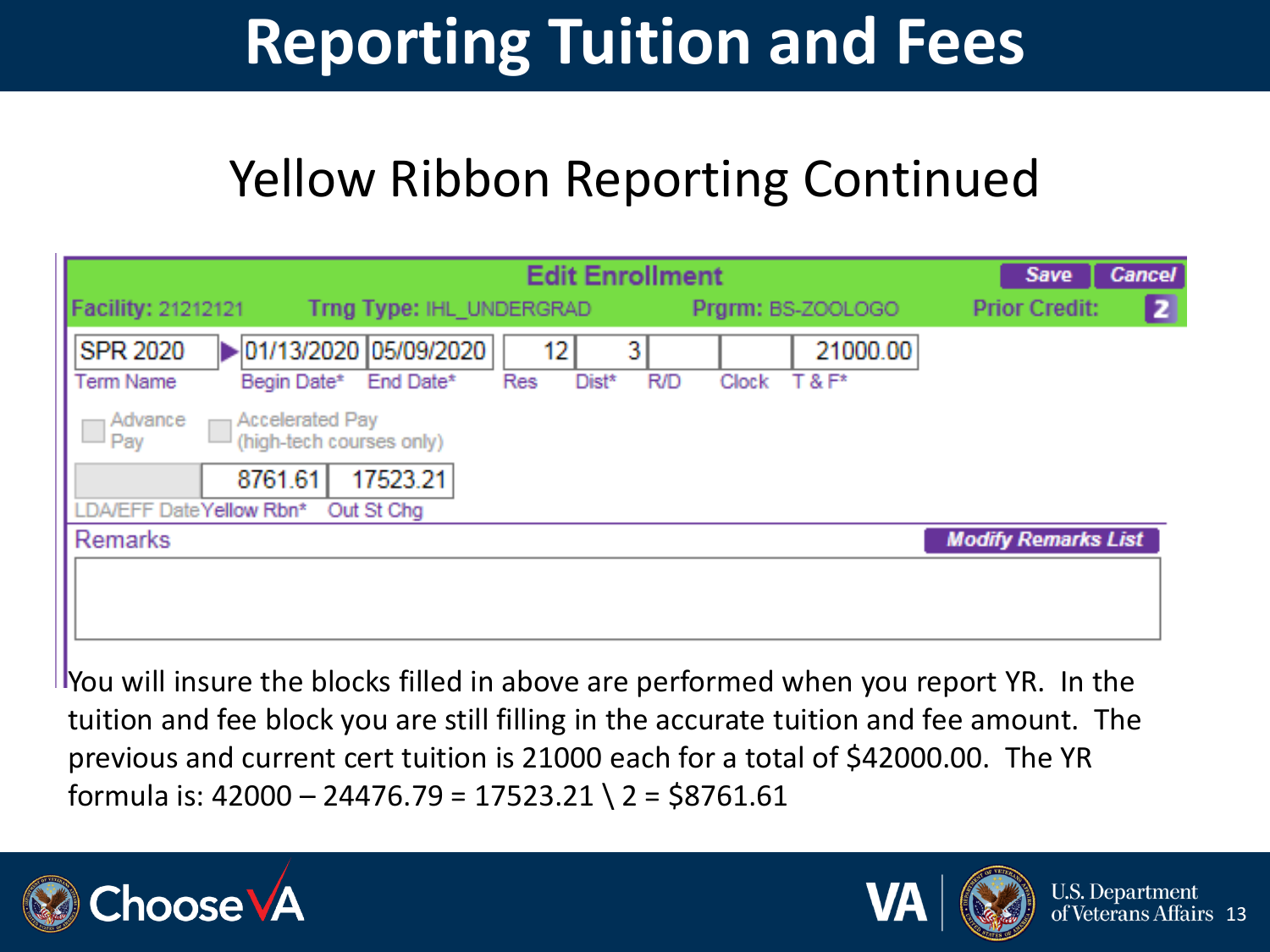#### NCD Certification

The certification of NCD Programs are fully based on the hours approved by the SAA and by the dates of training. Below is an excerpt from WEAMS pertaining to an approved NCE Program:

| <b>PROGRAM DETAIL</b>       |                                              |
|-----------------------------|----------------------------------------------|
|                             |                                              |
|                             | <b>Program Type: Non-College Degree</b>      |
| <b>*NCD Code: 629</b>       |                                              |
|                             | *Description: Crane Operator                 |
|                             | *NCD Type: D - Non-degree Voc/Tech           |
| Length: $ 60 $              | Modifier: Clock                              |
| Full Time: 22               | FT Modifier: Clock                           |
| *Effective Date: 05/01/2014 |                                              |
|                             | Remarks: New NCD Program for Crane Operators |
|                             |                                              |
|                             |                                              |
|                             |                                              |
|                             |                                              |
|                             | *Status: Approved                            |
| *Status Date: 05/01/2014    |                                              |
|                             | Save<br>Reset<br>Cancel                      |





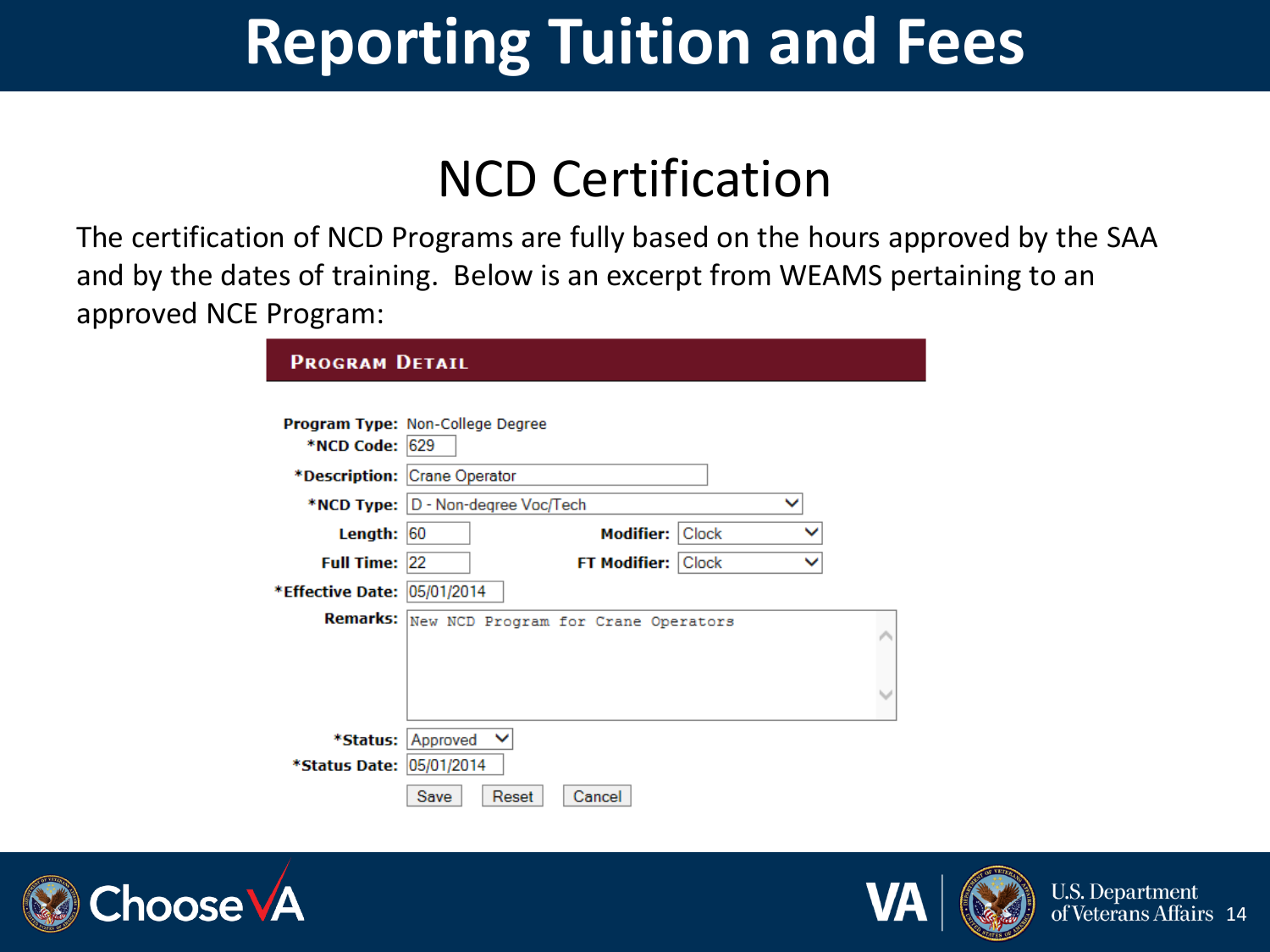#### **PROGRAM DETAIL**

|                                             |                                            | Program Type: Non-College Degree             |                    |
|---------------------------------------------|--------------------------------------------|----------------------------------------------|--------------------|
|                                             | *NCD Code: 629                             |                                              | Program name       |
|                                             |                                            | *Description: Crane Operator                 | must be accurately |
| Length is what                              |                                            | *NCD Type: D - Non-degree Voc/Tech           | reflected on the   |
| the SAA has                                 | $\blacktriangleright$ Length: $ 60\rangle$ | Clock<br><b>Modifier:</b>                    |                    |
| approved your                               | Full Time: 22                              | FT Modifier: Clock                           | certification      |
| program for                                 | *Effective Date: 05/01/2014                |                                              |                    |
|                                             |                                            | Remarks: New NCD Program for Crane Operators |                    |
| <b>Full Time is not</b>                     |                                            |                                              |                    |
| what you report, it                         | *Status:                                   | Approved                                     |                    |
| is the modifier the status Date: 05/01/2014 |                                            |                                              |                    |
| VA uses to                                  |                                            | Reset<br>Cancel<br>Save                      |                    |
| designate Full Time                         |                                            |                                              |                    |
| Attendance                                  |                                            |                                              |                    |
| minimum hours                               |                                            |                                              |                    |





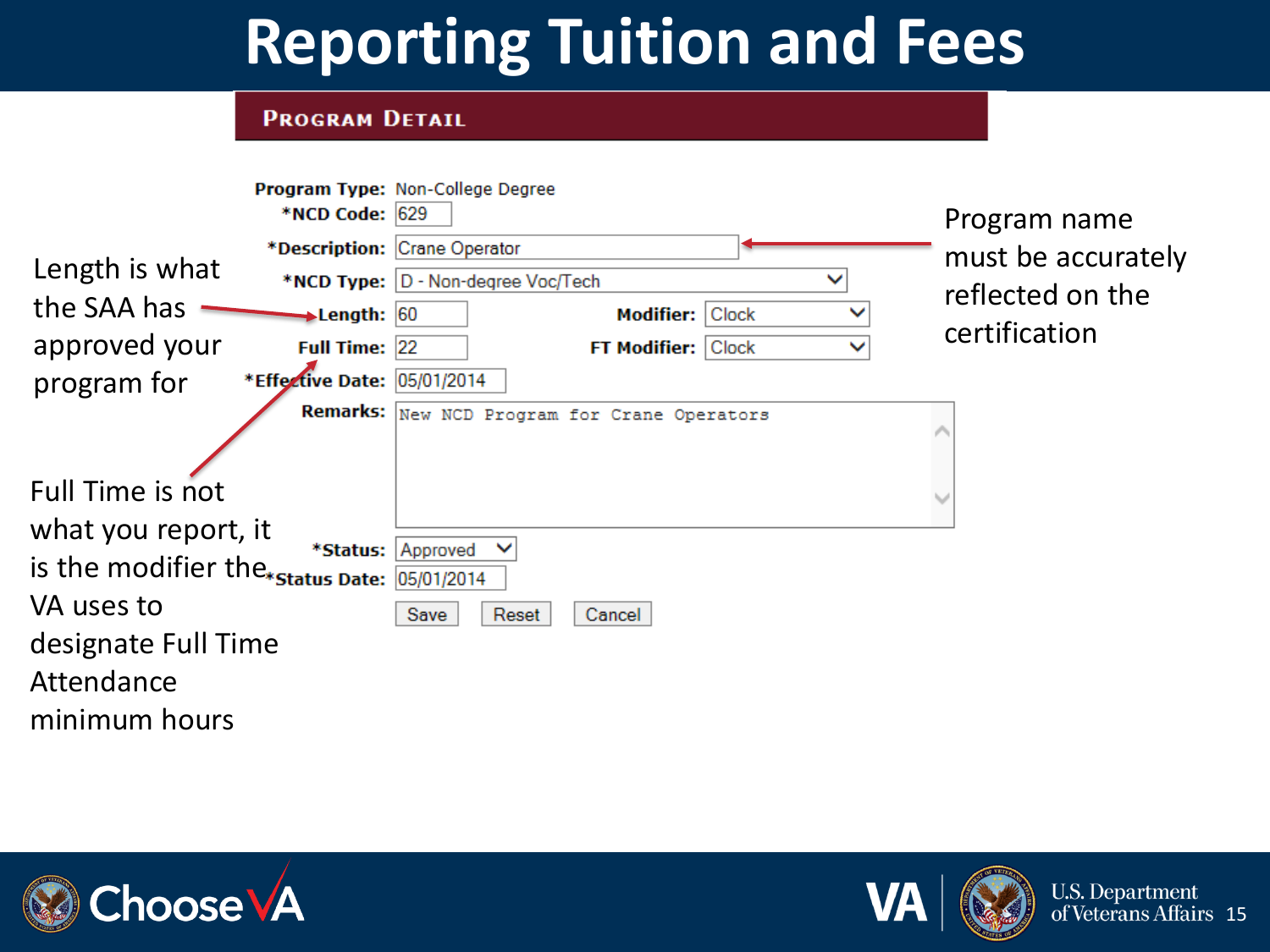#### Certifying in VAONCE

| Facility: 21212221                       |                                                                   | <b>Edit Enrollment</b><br>Prgrm: CERT-CRANE<br>Trng Type: NCD |     |       |            |            |  | Save<br><b>Prior Credit:</b> | <b>Cancel</b><br>$\overline{2}$ |
|------------------------------------------|-------------------------------------------------------------------|---------------------------------------------------------------|-----|-------|------------|------------|--|------------------------------|---------------------------------|
| Term Name<br>Advance<br><sup>4</sup> Pay | Begin Date*<br><b>Accelerated Pay</b><br>(high-tech courses only) | End Date*                                                     | Res | Dist* | <b>R/D</b> | Clock T&F* |  |                              |                                 |
| LDA/EFF Date LD Accrued<br>Remarks       |                                                                   |                                                               |     |       |            |            |  | <b>Modify Remarks List</b>   |                                 |

You will need to fill in the term name, beginning date, ending date, NOTHING in RES, DIST, R/D, Put the ACTUAL clock hours per week the student is attending, and the actual cost for the program. Remember, any period 7 days or longer will constitute additional terms flowing to the program end date.





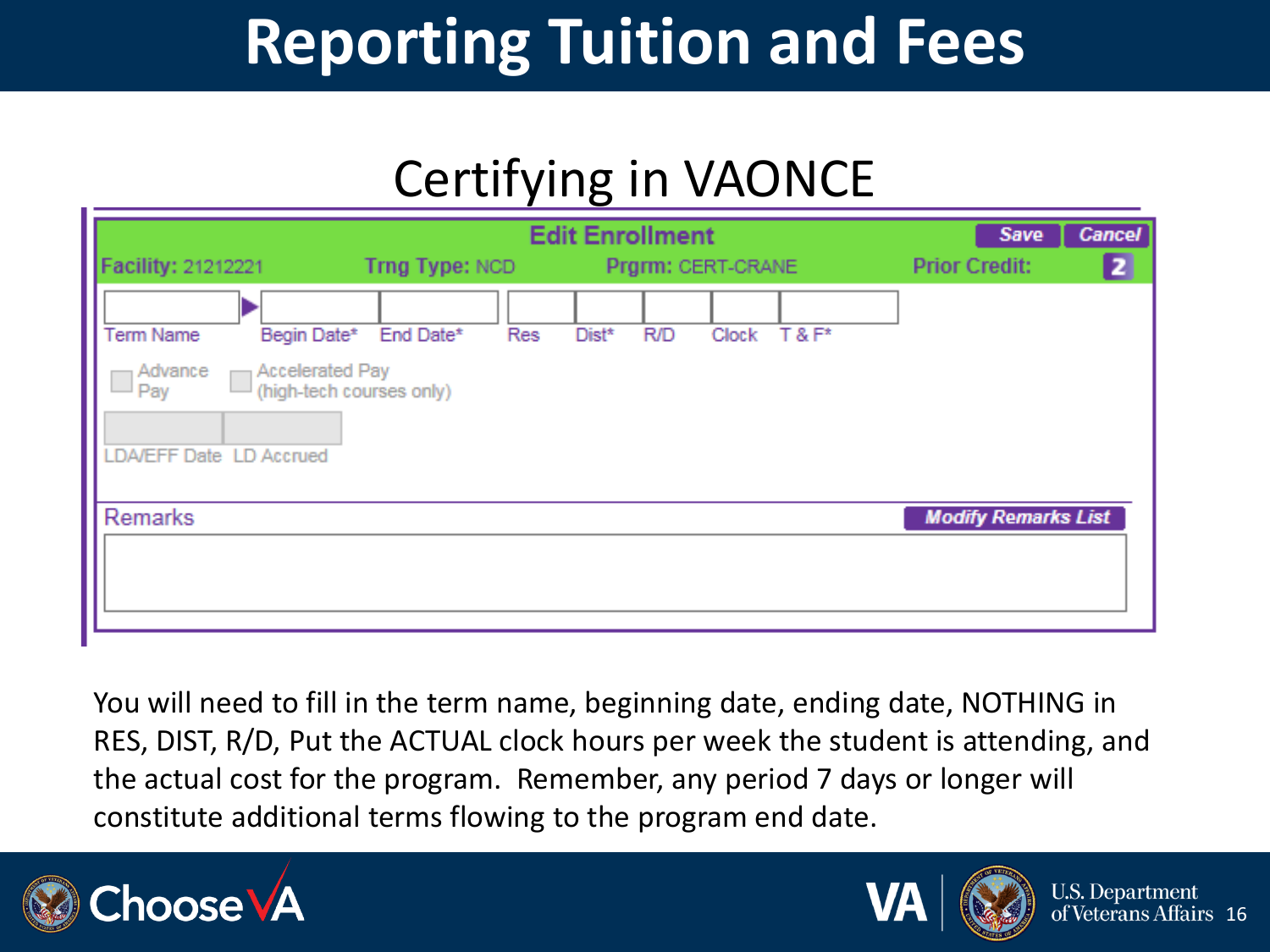#### How VAONCE Should Look

|                                | <b>Edit Enrollment</b>                             |                                        |            |       |            |                   |           |                            |  |
|--------------------------------|----------------------------------------------------|----------------------------------------|------------|-------|------------|-------------------|-----------|----------------------------|--|
| <b>Facility: 21212221</b>      |                                                    | Trng Type: NCD                         |            |       |            | Prgrm: CERT-CRANE |           | <b>Prior Credit:</b>       |  |
| CRANE 19                       |                                                    | $\triangleright$ 05/01/2019 05/22/2019 |            |       |            | 20                | 5000.00   |                            |  |
| Term Name                      | Begin Date*                                        | End Date*                              | <b>Res</b> | Dist* | <b>R/D</b> | Clock             | $T & F^*$ |                            |  |
| Advance<br>Pay                 | <b>Accelerated Pay</b><br>(high-tech courses only) |                                        |            |       |            |                   |           |                            |  |
| <b>LDA/EFF Date LD Accrued</b> |                                                    |                                        |            |       |            |                   |           |                            |  |
| <b>Remarks</b>                 |                                                    |                                        |            |       |            |                   |           | <b>Modify Remarks List</b> |  |
|                                |                                                    |                                        |            |       |            |                   |           |                            |  |
|                                |                                                    |                                        |            |       |            |                   |           |                            |  |

To insure your certification is correct, the number of weeks certified multiplied by the number of hours must equal the number of hours the program is approved for. In this case: 3 X 20 = 60 and the program is approved for 60 hours. As you can see, the number of hours per week does not reflect the full time modifier of 22 so the student will receive less than FT benefits. Again, you certify the ACTUAL number of hours per week attended.





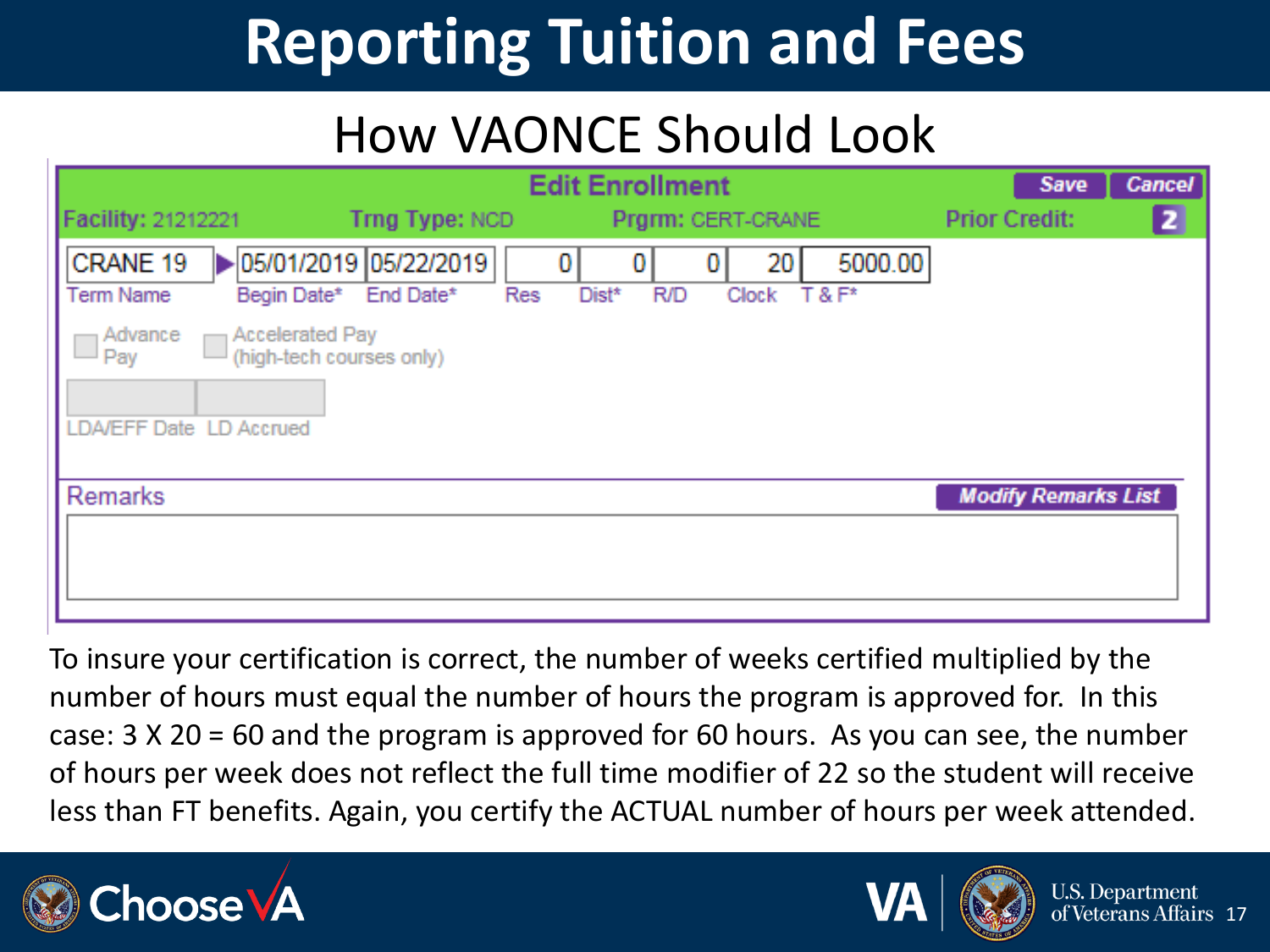#### NCD Reporting with Yellow Robbon

|                                          | <b>Edit Enrollment</b>   |                     |                   |                                      |  |  |  |
|------------------------------------------|--------------------------|---------------------|-------------------|--------------------------------------|--|--|--|
| Facility: 21212221                       | Trng Type: NCD           |                     | Prgrm: CERT-CRANE | $\mathbf{z}$<br><b>Prior Credit:</b> |  |  |  |
|                                          |                          |                     |                   |                                      |  |  |  |
| Begin Date*<br><b>Term Name</b>          | End Date*<br>Res         | <b>R/D</b><br>Dist* | Clock T&F*        |                                      |  |  |  |
| <b>Accelerated Pay</b><br>Advance<br>Pay | (high-tech courses only) |                     |                   |                                      |  |  |  |
| LDA/EFF Date LD Accrued Yellow Rbn*      | Out St Chg               |                     |                   |                                      |  |  |  |
| Remarks                                  |                          |                     |                   | <b>Modify Remarks List</b>           |  |  |  |
|                                          |                          |                     |                   |                                      |  |  |  |
|                                          |                          |                     |                   |                                      |  |  |  |
|                                          |                          |                     |                   |                                      |  |  |  |

For usage of the yellow ribbon benefit, you will fill in the term name, beginning date, ending date, NOT RES, DIST, or R/D, input ACTUAL Clock Hours attended per week, total tution and fees, then the Yellow RBN and Out St CHG blocks. Remember, the current National Maximum Rate is \$24476.79.





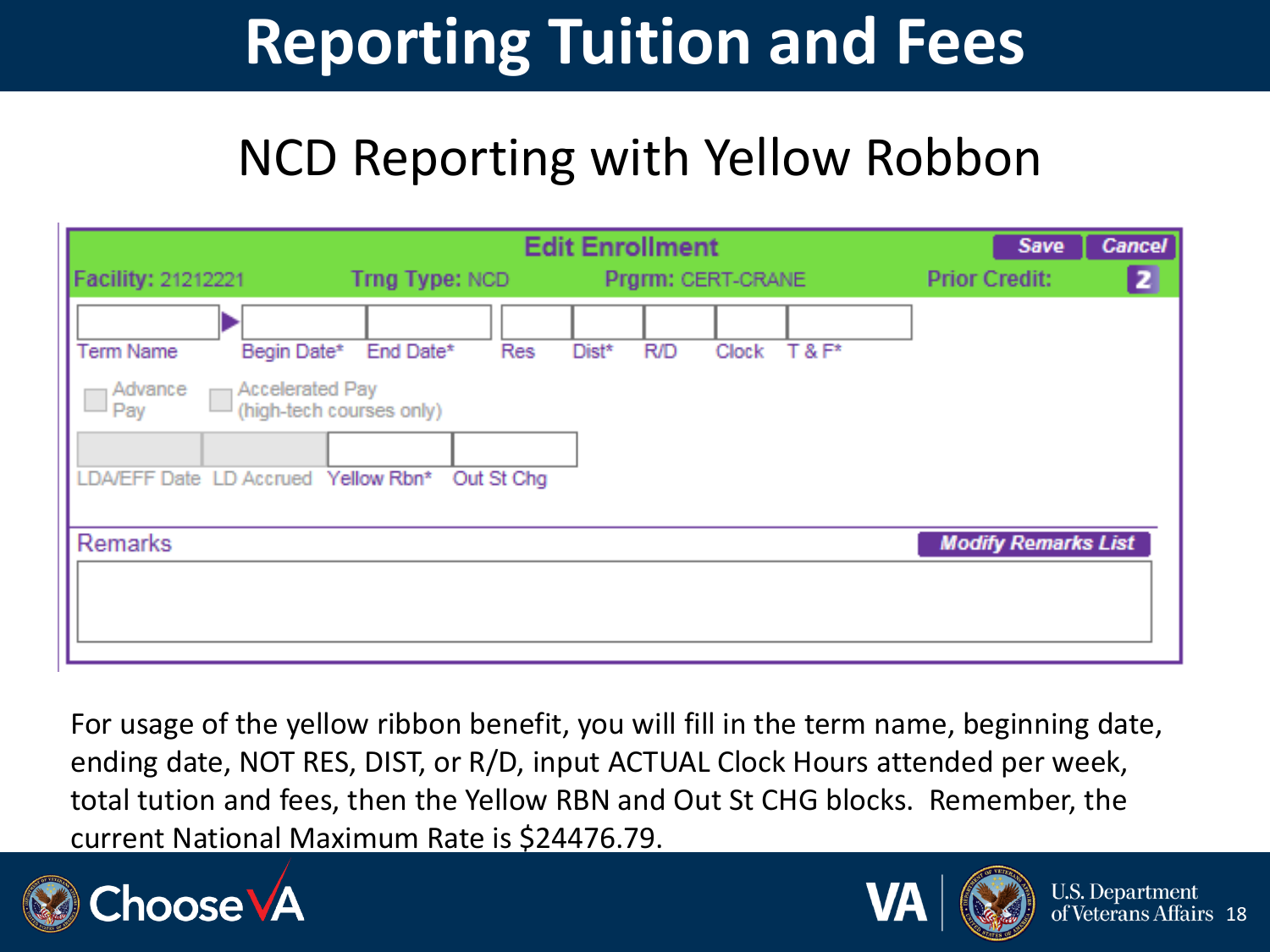#### NCD Reporting with Yellow Ribbon Cont'd

| <b>Edit Enrollment</b>                                                                                                                                                  | Save                       | <b>Cancel</b> |
|-------------------------------------------------------------------------------------------------------------------------------------------------------------------------|----------------------------|---------------|
| Facility: 21212221<br>Trng Type: NCD<br>Prgrm: CERT-CRANE                                                                                                               | <b>Prior Credit:</b>       | $\mathbf{z}$  |
| $\triangleright$ 08/01/2019 06/30/2020<br>30000.00<br>CRANE 19<br>0<br>20<br>0<br>Begin Date* End Date*<br>Dist*<br><b>R/D</b><br>Clock T&F*<br><b>Term Name</b><br>Res |                            |               |
| Advance<br><b>Accelerated Pay</b><br>(high-tech courses only)<br>$\perp$ Pay                                                                                            |                            |               |
| 2761.62<br>5523.24<br>LDA/EFF Date LD Accrued Yellow Rbn*<br>Out St Chg                                                                                                 |                            |               |
| Remarks                                                                                                                                                                 | <b>Modify Remarks List</b> |               |
|                                                                                                                                                                         |                            |               |

First, this program is being reported at 20 hours per week times 48 weeks = 960 hours in total. You MUST insure that. Next the amount for the program is \$30000 so the formula is 30000 – 24476.79 = 5523.24 / 2 = \$2761.62 for the reported YR.



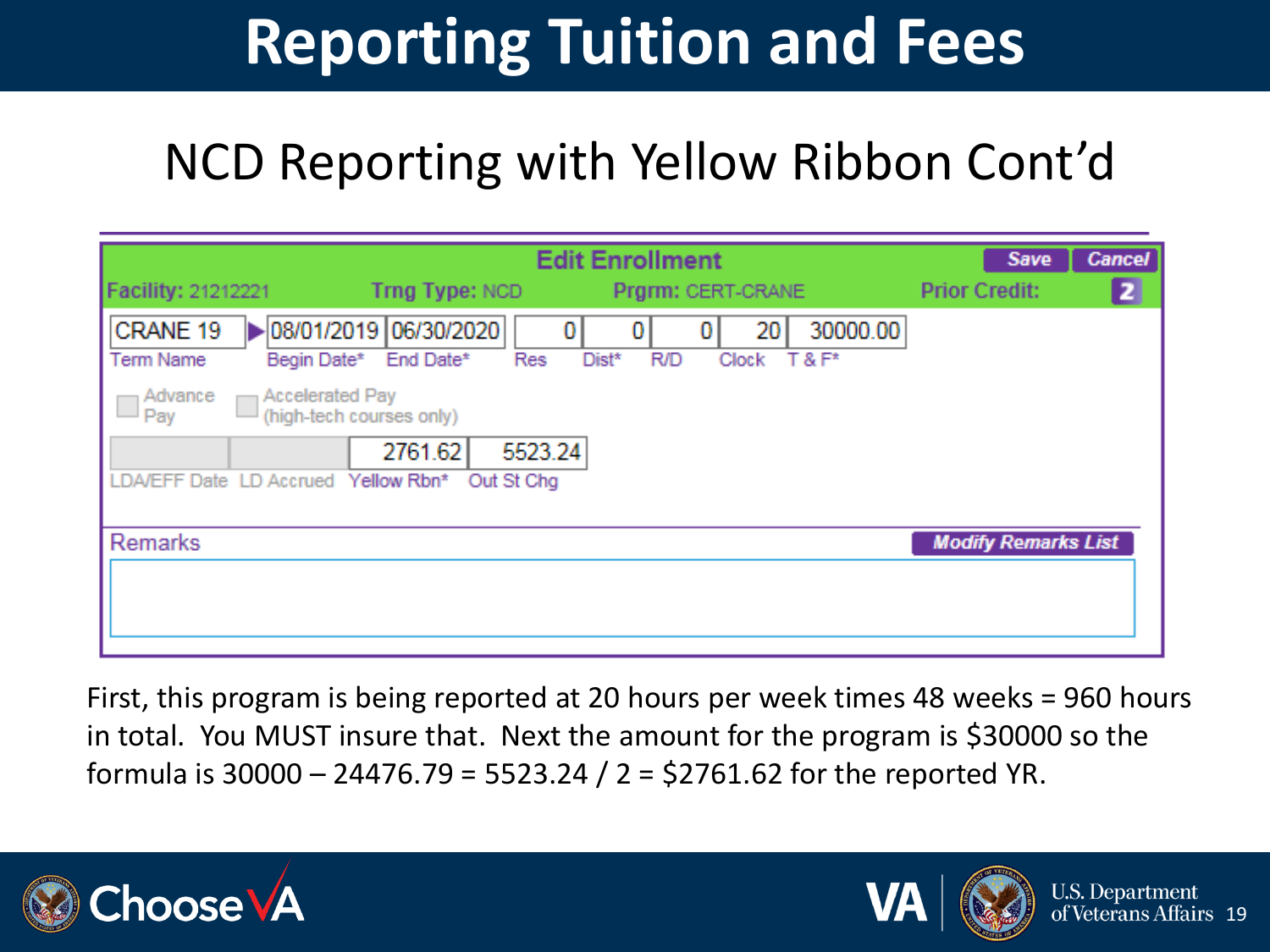#### Reporting Tuition and Fees – Reduction

Whenever credit hours change, prepare and submit an adjustment. **Adjust credit hours, and Tuition and Fees (if necessary)**. If a student certified for 12 credit hours drops to 9 credit hours:

• Change credit hours from 12 to 9 credits. Remember, the 12 credits hours may be divided between Resident and Distance. Adjust the credit where appropriate.

• Change the tuition amount reported for the 12 credits hours to the tuition amount **that would have been reported** for the 9 remaining credit hours.

• Change the fees amount reported for 12 credit hours to the fees amount that would have been reported for the 9 remaining credit hours. Some courses have lab fees or associated fees pertaining to that particular course. Make sure the Tuition and Fees reported after the reduction are specific to the credit hours that remain; as if those were the only courses taken during the entire enrollment period.





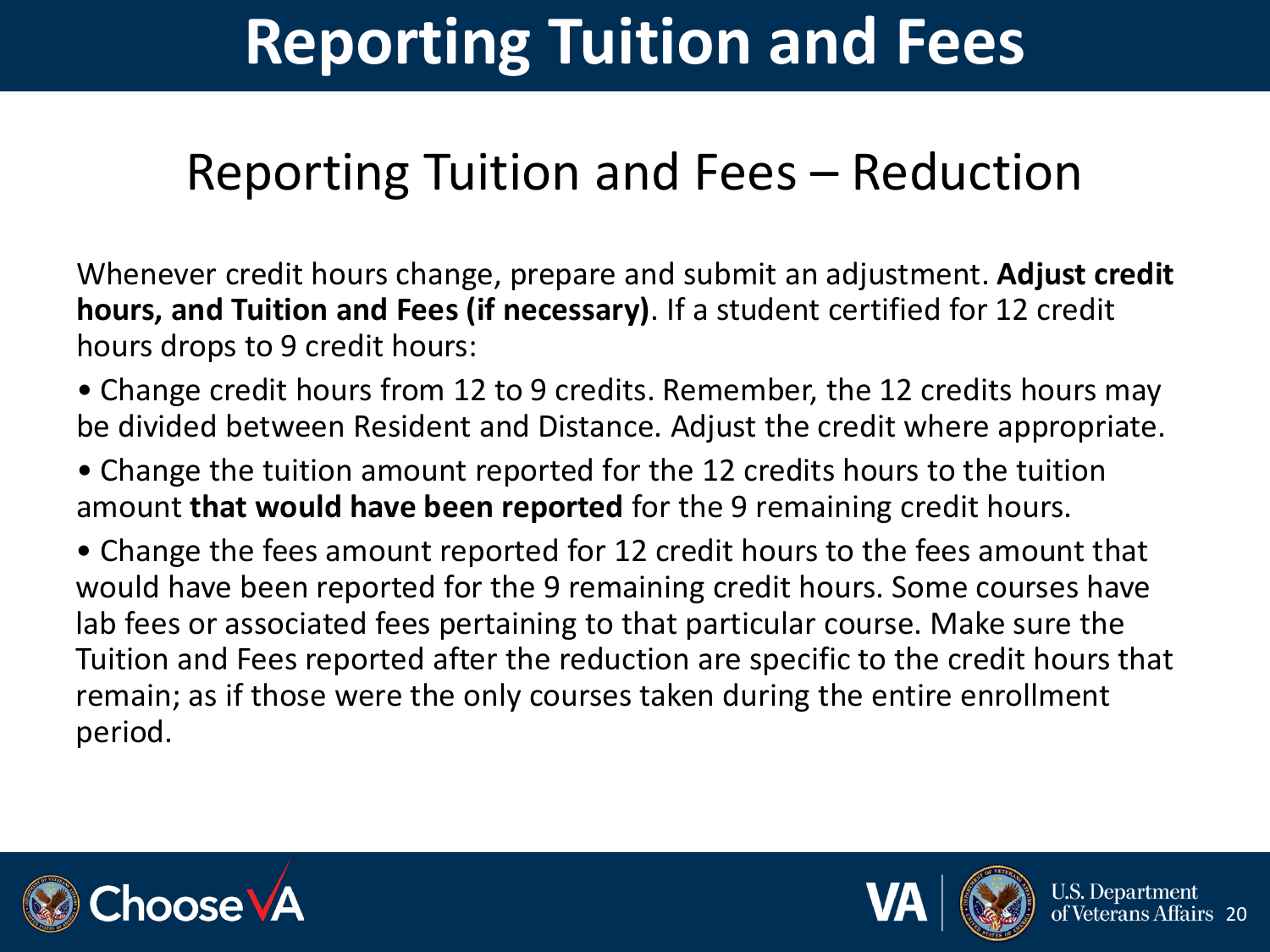#### Reporting Tuition and Fees – Reduction Example

|                                                                                                             | Save           | <b>Cancel</b>      |                 |                   |         |                            |    |
|-------------------------------------------------------------------------------------------------------------|----------------|--------------------|-----------------|-------------------|---------|----------------------------|----|
| Facility: 21212121                                                                                          | Trng Type: NCD |                    | Prgrm: PHD-SFRC |                   |         | <b>Prior Credit:</b>       | 5E |
| ▶ 01/07/2014 05/05/2014<br>201402<br><b>Term Name</b><br>Begin Date*                                        | End Date*      | 12<br>Res<br>Dist* | 0<br><b>R/D</b> | $Clock$ $T & F^*$ | 1000.00 |                            |    |
| <b>Accelerated Pay</b><br>Advance<br>(high-tech courses only)<br>$\triangle$ Pay<br>LDA/EFF Date LD Accrued |                |                    |                 |                   |         |                            |    |
| Remarks<br>THIS IS A TRAINING CERT                                                                          |                |                    |                 |                   |         | <b>Modify Remarks List</b> |    |

Above is the information submitted to the VA for a college's tuition and fees. Not the veteran drops 3 Residence hours on 02/24/14 with no mitigating circumstances.





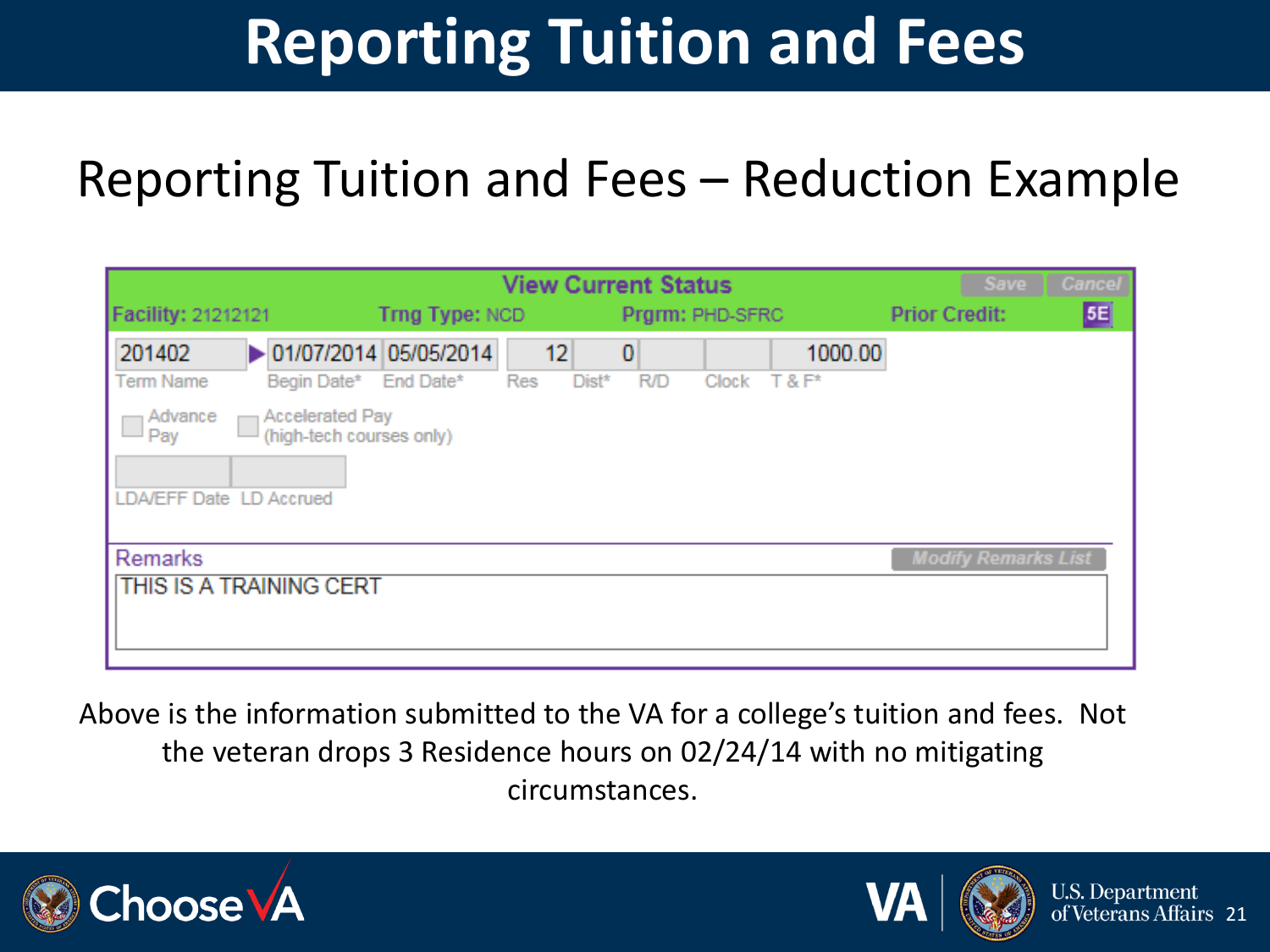#### Reporting Tuition and Fees – Reduction Example

|                                                                                             |                                                  | <b>Edit Adjustment</b>                 | <b>Cancel</b><br>Save                                        |
|---------------------------------------------------------------------------------------------|--------------------------------------------------|----------------------------------------|--------------------------------------------------------------|
| Facility: 21212121                                                                          | Trng Type: NCD                                   | Prgrm: PHD-SFRC                        | $\mathbf{z}$<br><b>Prior Credit:</b>                         |
| 201402<br><b>Term Name</b><br>Begin Date*                                                   | 01/07/2014 05/05/2014<br>End Date*<br><b>Res</b> | 9<br>Clock T&F*<br><b>R/D</b><br>Dist* | 900.00                                                       |
| <b>← Accelerated Pay</b><br>Advance<br>$\Box$ Pay<br>(high-tech courses only)<br>02/24/2014 |                                                  | Reason for Adjustment                  | Reduction After Drop Period - Non-Punitive Grades Ass V<br>◡ |
| LDA/EFF Date LD Accrued                                                                     |                                                  | Mitigating Circumstances               |                                                              |
| <b>Remarks</b>                                                                              |                                                  |                                        | <b>Modify Remarks List</b>                                   |

As you can see, the tuition and fees were reduced along with the hours. This direction can be found on page 78 of the school officials handbook. This is done REGARDLESS of whether or not the actual tuition owed is reduced or not by your billing office.